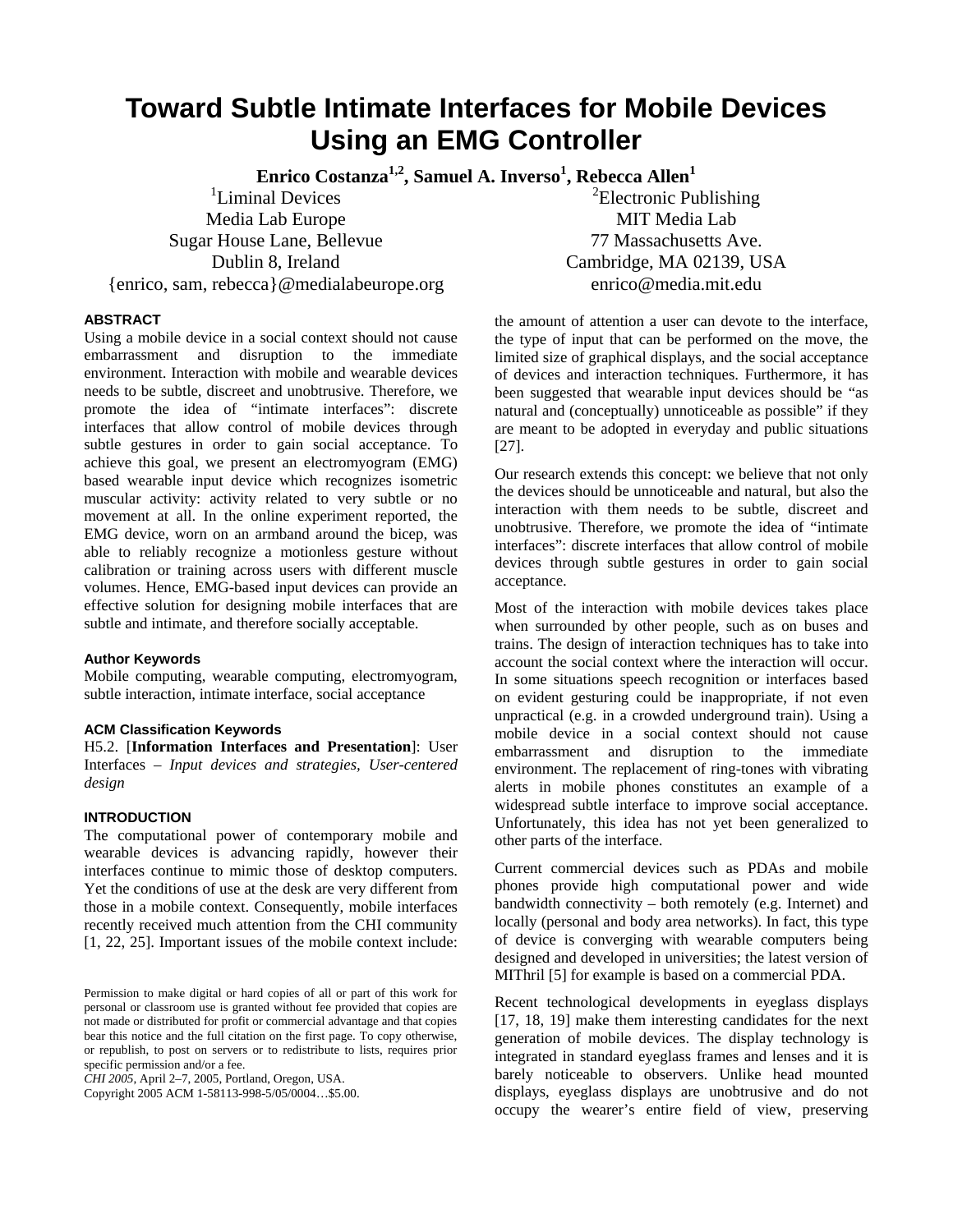awareness of the environment [9]. Eyeglass displays create a virtual semitransparent screen in front of the user, with resolution between 320x240 and 640x480 pixels allowing the display of around 20 lines of text. This virtual screen is "physically decoupled" from the mobile device it is connected to (e.g. the PDA). This characteristic allows the big advantage of the screen size not being constrained by the device dimensions (e.g. big display and very small device/PDA/phone).

However, the decoupling of device and display reduces the effectiveness of interaction techniques that associates the manipulation and display of information. Examples include touch-screen displays often embedded in PDAs, tilt-based interfaces to navigate content in handheld devices [10, 15, 23, 25, 28], and tangible interfaces where interaction with digital content is performed through manipulation of physical icons virtually linked to it [8, 19]. Therefore, eyeglass displays require a new interaction paradigm that is not so strongly relying on physically manipulating the mobile device. An alternative to display-centric interfaces is an interface centred on the user's body. Gestural interaction has been proposed as an interaction technique for mobile devices, and it appears a suitable way of interaction with systems based on the eyeglass displays. The user performs gestures to issue commands, and the results are displayed on the virtual screen.

In previous research, gestures are typically sensed by accelerometers [23], capacitive techniques [27] or proximity sensors worn on different parts of the body [12]. These techniques require the users to noticeably move their limbs, which can be inconvenient and socially unacceptable. On the contrary, electromyographic (EMG) signals can convey information about isometric muscular activity: activity related to very subtle or no movement at all. Hence it allows the definition of a class of "subtle" or "motionless gestures" that can be used to design discreet, intimate mobile interfaces.

In mobile computing biosignals have been used for context awareness [5] and inference of the user affective state [13]. In contrast, in this paper, we focus on explicit control of the interface. EMG is a biosignal related to muscle contraction [3]. Studies on the use of EMG for gesture recognition have been reported, but none of them takes explicit advantage of its subtlety, the fact that commands can be issued without the generation of observable movements.

This paper describes the design of a novel controller for mobile devices based on EMG. Previous research on the use of EMG for human-computer interfaces is reviewed in the "Related Work" section. In the "Motivation" section we present a rationale for our approach and how it differs from prior art. We discuss our iterative design process, focussing on pilot studies and how those impacted on the system we developed in the "Design Process" section. Subsequently we describe a user study that we performed and we discuss the results.

# **RELATED WORK**

The electromyogram (EMG) is an electrical signal generated by muscle contraction. It can be recorded noninvasively using surface electrodes in differential pairs, each pair constituting a channel. Methods for effective recording and computer aided analysis of EMG signals have been the object of study in the field of biomedical engineering for the last three decades [3]. The typical biomedical analysis for diagnosis applications involves envelope detection, energy measurement (directly related to the force) and frequency characterization [4].

Control applications generally involve signal acquisition from a number of differential electrodes, feature extraction and real-time pattern classification. The first examples of EMG based real-time control systems can be found in the field of prosthesis control and functional neuromuscular stimulation. Hefftner et al. [14], for example, report successful results for a system that can recognise two gestures generated from the shoulder and upper arm. The system must be specifically calibrated for each subject and uses EMG signals from two channels.

A number of studies focused on the use of EMG for computer interfaces targeted at users with physical disabilities. Putnam and Knapp [26] developed a reconfigurable system to control generic graphical user interfaces. The system incorporates a "continuous control" mode where the amplitude of the contraction is mapped to a parameter swing (sliders, scrollbars) and a "gesture recognition" mode that discriminates between two gestures and can be used for discrete selections. The gesture recognition is performed on a dedicated digital signal processing (DSP) board and it is based on neural networks. It requires training for each user of the system. Barreto et al. [2] propose a system to control a mouse-like "point and click" interface using facial muscles. Spectral features of EMG signals are analysed, in addition to the amplitude, to increase performance. The system is not reported to require individual calibration for each user and it is implemented on a DSP board.

Other examples of EMG based CHI include a number of interfaces for musical expression. For this type of application the signal is used in a continuous fashion (rather than performing gesture recognition), the amplitude is mapped to a variety of sound synthesis parameters. The systems presented in this context are often wearable and allow movement of the performer on stage, yet they are not (explicitly) designed for the mobile (everyday) context. Knapp and Lusted [21] present a generic battery powered platform to interface EMG signals to MIDI systems. Tanaka and Knapp [30] complement EMG data with inertial sensor information, so that both isometric (muscle tension resulting in no motion) and isotonic (motion with constant muscle tension) activity can be monitored. Dubost and Tanaka [6] developed a wearable wireless musical controller supporting pre-processing of the EMG signals and output interfacing with different standards (MIDI,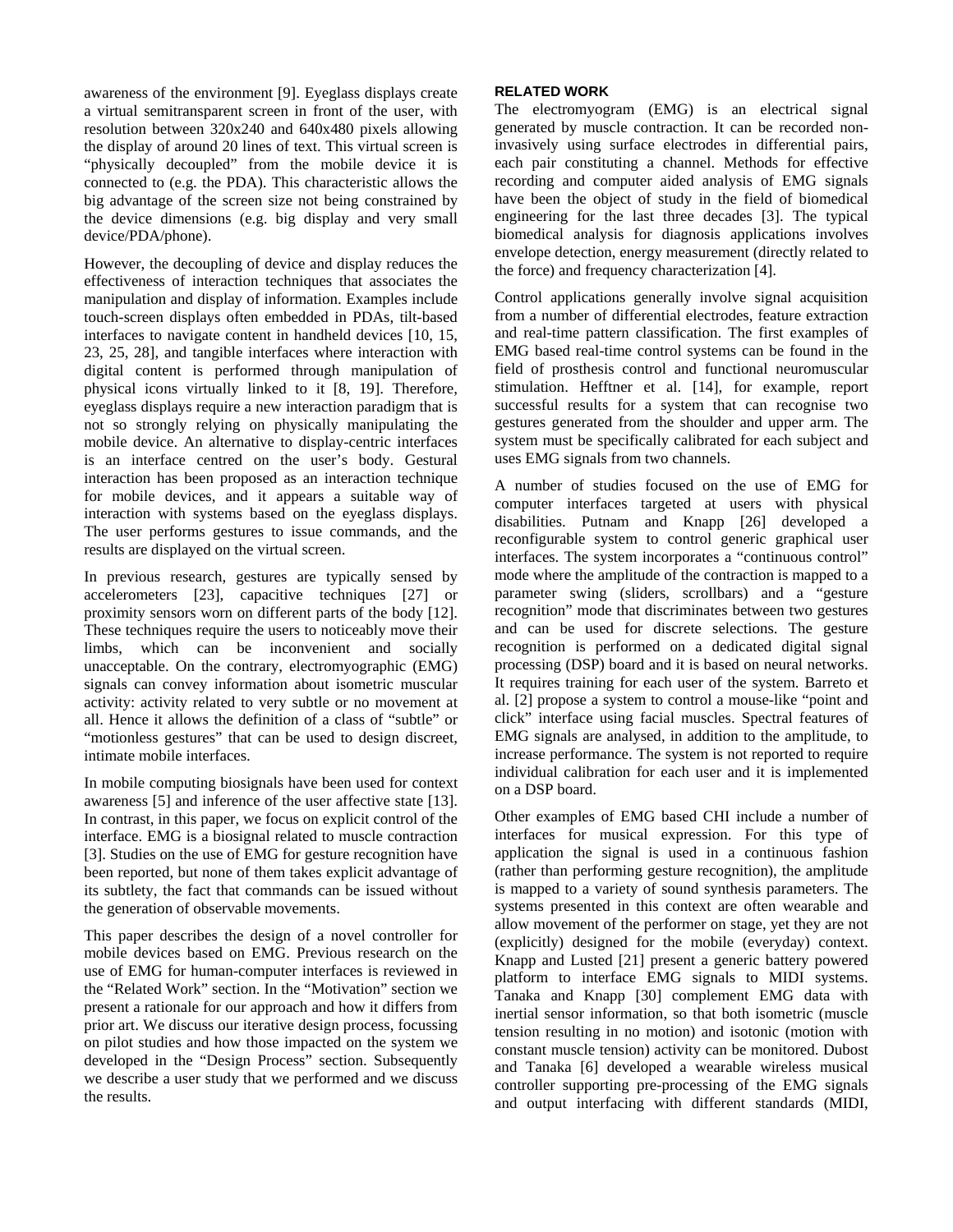RS232 and Ethernet). Their system requires calibration for every user.

Recent studies focus on the use of EMG for the recognition of an alphabet of "discrete" gestures. Fistre and Tanaka [7] propose a system that can recognise six different hand gestures using two EMG channels on the forearm. The device is designed to control consumer electronics and is described as portable. Testing in a mobile context has not been reported. Wheeler and Jorgensen [32] report the development and successful testing of a "neuroelectric joystick" and a "neuroelectric keypad". Using EMG signals collected from four and eight channels on the forearm they successfully recognise the movement corresponding to the use of a virtual joystick and virtual numeric keypad. Gestures mimicking the use of physical devices are successfully recognised using hidden Markov models. The system is proposed as an interface for mobile and wearable devices, but an embedded implementation is not reported, nor is testing in a mobile context.

In a different fashion, but still in the context of CHI, EMG signals have been used in conjunction with other physiological signals (skin conductivity, blood pressure and respiration) to detect the affective state of the user [13].

## **MOTIVATION**

Social acceptance is a key factor for mobile devices. Rekimoto [27] points out that any mobile technology needs to be as unnoticeable and natural as possible to be considered usable in everyday situations. Lumsden and Brewster [22] question the social acceptance of speechbased and gesture-based interaction. We believe that not only the technology itself should be unnoticeable and natural, but also the user interaction with the mobile device needs to be subtle, discreet and unobtrusive. Speech recognition has been criticised as an interaction technique for mobile devices because verbal communication is the most common form of interpersonal communication, so in many situations it would be awkward and inappropriate to start "talking" to a computer. Hand and body gestures are also important part of human to human communication. Therefore, the same criticism moved to speech applies to interfaces based on evident gestures.

We believe that EMG's greatest potential for mobile interfaces is its ability to sense muscular activity not related to movement. This characteristic allows the definition of a class of "subtle" or "motionless gestures" that can be used to design discreet, intimate mobile interfaces. Yet previous studies on the use of EMG for human computer interaction (mobile or not) do not explicitly consider subtlety, leading to a different approach. Tanaka and Knapp [30] report as a limitation the fact that in EMG signals muscular activity and movement are not always related. They remedy this by complementing EMG with inertial sensor (gyros) data in a multimodal fashion. Fistre and Tanaka [7] and Wheeler and Jorgensen [32] propose the use of EMG for hand gesture

recognition as an alternative to accelerometers or mechanical sensors for movement, but not for subtle gestures.

The system we propose is a small wireless armband controller, with a form factor in the tradition of Bodymedia [16], which can be worn under clothes to make it unnoticeable. The armband device is completely selfcontained; it senses, amplifies and analyzes the EMG signals from the bicep. If a gesture is recognised the device transmits via Bluetooth an appropriate message containing the device ID and the parameters describing the gesture (if any). When the device senses muscular activity not corresponding to the defined gestures it remains "silent"; i.e. it will not trigger commands while the user performs everyday movement. The Bluetooth message can be received by devices compliant to this standard, such as many commercially available PDAs and mobile phones, and easily mapped to an interface. The armband device is designed to potentially fit any user, it does not require calibration or training to the muscles of individual people.

Compared to other EMG based systems [7, 26, 32] the approach we propose is to trade resolution in terms of variety of gestures being recognised for:

- minimizing computational complexity
- robustness against false positives
- use of only one input channel
- avoiding calibration or system training on each user

Minimal computational complexity is essential to implement the processing in a low power embedded device, such as an ARM7 microcontroller.

The EMG controller does not occupy the user's hands, and does not require them to operate it, hence it is "hands free". When combined with eyeglass displays, and/or audio output, it forms a closed loop "hands free" system. This can be highly advantageous in a number of everyday situations: for example when the user is carrying objects. It can also be useful in specific fields, such as maintenance, where the user's hand are needed to perform a principal task, and uses the mobile computing system for assistance. If augmented with tactile actuators, the armband device can form an integrated multimodal i/o system.

When compared to other types of sensing EMG presents a number of difficulties due to the need for contact electrodes and their placement [27]. However, its advantages provided related to subtlety make it worth studying. Moreover, solid gel and dry electrodes can be used in place of wet electrodes. Recent studies on non-contact sensing for EMG [31] are even more encouraging.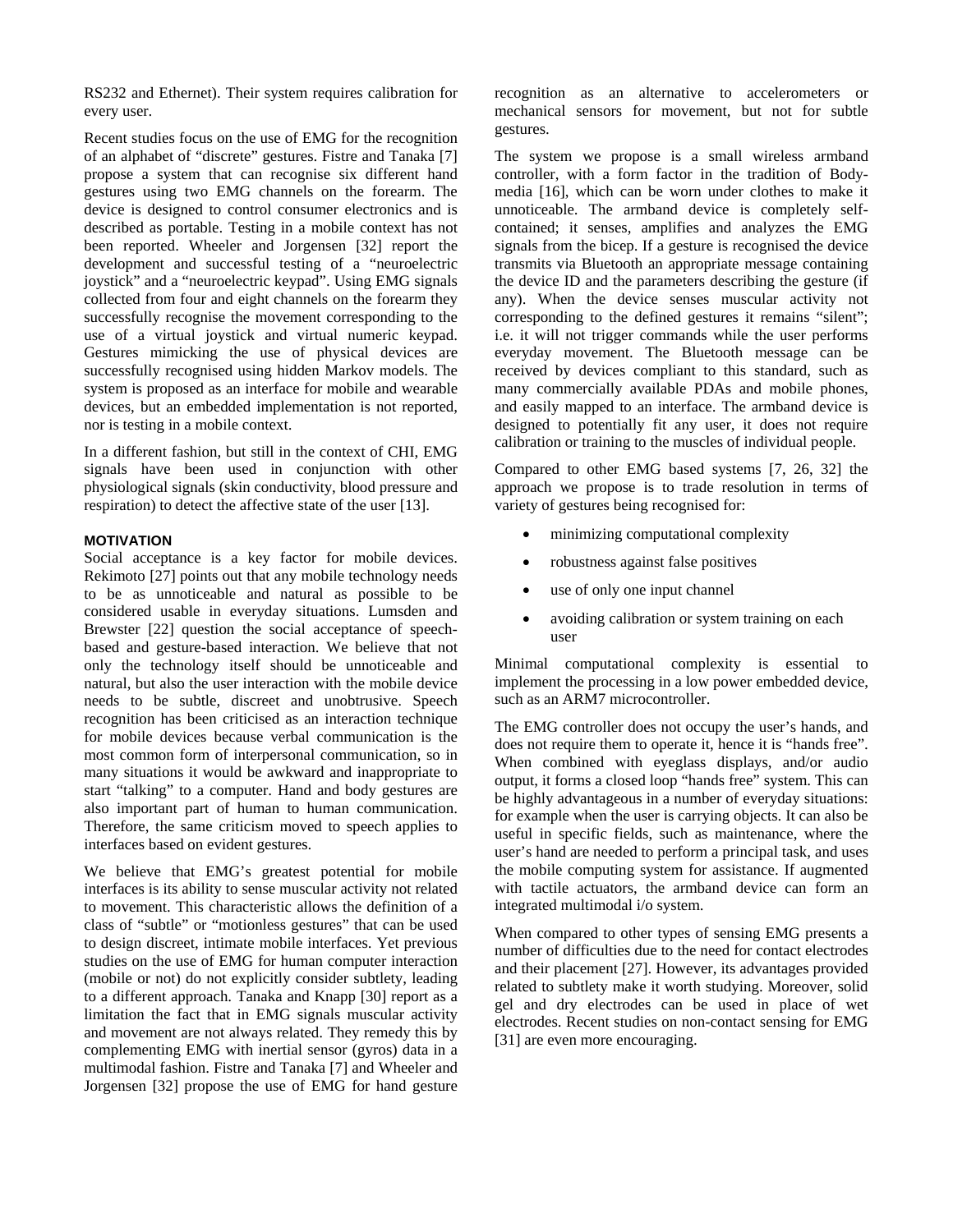

**Figure 1 Design process outline.** 

## **DESIGN PROCESS**

The system design was carried out as an iterative process centred on users. A number of exploratory informal user studies were performed to insure that the system would be natural and easy to use. Figure 1 summarizes the process.

From the hardware point of view the system is quite straightforward and not very different from other EMG controllers described in the literature. The device includes an high input impedance amplifier connected to electrodes, an anti-aliasing filter, a microcontroller to sample and process the EMG signal and a Bluetooth communication module to transmit the processing results. All of the processing takes place in the microcontroller: when a gesture is recognised, an appropriate message is transmitted via Bluetooth. For the preliminary experiments, however, the wearable device streamed the amplified sampled signal via Bluetooth, and the processing took place on a standard Windows PC.

The design of the recognition algorithm and the definition of the gesture were carried out in parallel to satisfy two requirements: the gesture should be (1) natural for people to perform, and (2) different enough from "normal" muscle activity to avoid misclassification ("false positives").

The process started with a pilot study to select one muscle and subtle isometric contractions that could serve the definition of "motionless gesture". The subjects for this pilot were chosen so that a range of different muscle volumes were tested. Initial candidates for the muscle selection were: the temporalis, the bicep, the triceps, the forearm, the abdominals and the calf. Factors considered for the decision included: ease of electrodes placement, quality of the acquired signal and the type of activity that



**Figure 2 Peak model and example peak the algorithm detects.** 

each muscle contributes during normal movement such as walking. The test revealed the bicep as the best candidate because it lies superficially making the signal fairly immune to activity generated by other muscles, and it is well defined even in non-athletes. The gesture was defined as a brief contraction, such that it could be performed without being noticed, while the arm is unfolded, parallel to the body while the user is standing.

A second informal study was conducted to refine the definition of the subtle gesture and create a model and algorithm for its detection. New subjects participated in the study and were chosen for a variety of muscle volumes. EMG signals were recorded from subjects performing the selected contraction and compared with the signals generated by other types of muscle activity, such as moving in an indoor space, lifting objects of various weights and gesticulating while talking.

The subjects were informed that the purpose of the study was to define a subtle gesture that could be used to control mobile devices. The gesture was described to them in a not detailed way (just as a "brief contraction of the bicep, i.e. the upper arm, that would not be very evident") so that they had some freedom in the way they performed it. With this procedure we wanted to see whether such a definition of "brief contraction" would be consistent across individuals, and to ensure that the gesture definition would be, to a certain extent, natural to perform, rather than defining a gesture a priori and ask/force the users to learn it.

The model resulting from the second study, depicted in Figure 2, is based on the standard deviation of the EMG signal, calculated with a sliding window of duration 0.2s overlapping for 75% of its duration. The standard deviation was chosen to smooth the data and emphasize discontinuities in the energy of the electromyogram. The window size was selected to be the longest possible without filtering out interesting features. A mathematical model and a recognition algorithm for the brief contraction were then created heuristically from the observation of the data. A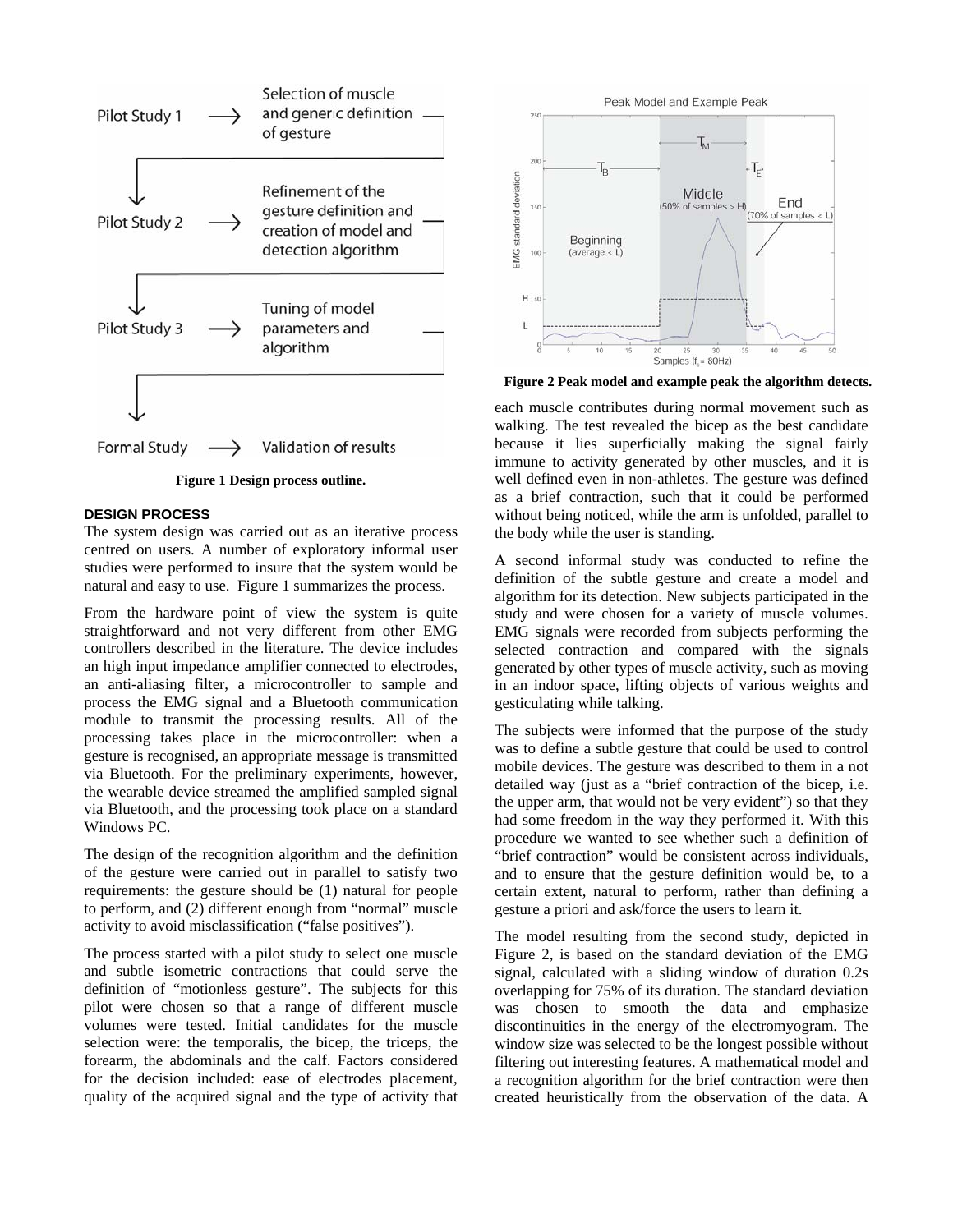brief contraction was observed to correspond to a peak in the standard deviation of the signal. Given the noise-like characteristics of the EMG signal [3], standard peakdetection techniques could not be employed. Such peaks were rather modelled as follows: an interval "beginning" of duration  $T_B$  of low activity (silence) followed by an interval "middle" of high activity of duration  $T_M$  and then again low activity for an interval "end" of duration  $T_E$ . High activity and low activity were defined respectively as the standard deviation of the signal being above a threshold H and below a threshold L. To allow some tolerance in the model, the condition on the history is imposed on the average of its values. The condition on the middle needs to be satisfied by 50% of the samples, and the condition on the end by 70% of the samples.

The model definition is stricter on the duration of the contraction rather than its intensity. This is because the preliminary study showed that the duration was more consistent than the intensity across users, despite the fact that no specific indication was given about either. One disadvantage of this model is that it requires the gesture to be completed before the recognition can take place. The recognition could be made faster by removing the "end condition" for the closure of the gesture; however, this would cause an increase in the number of false positives.

The tuning of the five parameters of the model required a third informal study. New and returning users were informally asked to test the system. The testing was conducted to stress the system to produce false positives and false negatives. The iterations recurred until the number of false positives approached zero and the system recognised contractions performed by any user.

Once the recognition worked robustly on one gesture, the possibility of creating a gesture alphabet of two gestures was explored. The gestures were defined as two short subtle contractions of different durations. This corresponded to varying the value of  $T_M$  in the model together with its tolerance. The results obtained at this point were then validated with the formal user studies reported in the next section.

#### **FORMAL USABILITY EXPERIMENT**

An experiment was conducted to assess the usability of EMG as a subtle interaction technique for mobile devices. The experiment evaluated the system usability in a mobile context. The study was conducted using a setup similar to the one successfully employed by Pirhonen et al. [24], which provided a reasonably realistic environment to test the system while the user was mobile and still maintain enough experimental control to measure performance.

#### **Experimental Design**

Participants were 10 adults: 5 women and 5 men, ages 23 to 34, all were colleagues who volunteered for the study. Subject 8 participated in a pilot study; all others were naive. Using the wireless EMG device, the participants



**Figure 3 Route walked by participants.** 

performed five walking tasks, one without contracting (to determine the devices misclassification rate), and four while making contractions of different durations. Each of the four contraction tasks was preceded by a short familiarization session. While walking, participants navigated 24 meter laps around obstacles setup in a regularly trafficked walkway in Media Lab Europe, see Figure 3. This setup was similar to the one reported by Pirhonen et al.[24] who noted this mobile context allows us to "take measurements of the usage of the device whilst the users were mobile but was not as formally controlled as a laboratory study, which would lack realism and ecological validity."

Participants were given written instructions that informed them the study was assessing EMG as a subtle interface for mobile devices and they would control the system using their bicep while walking using a subtle contraction that could be performed with their arm relaxed at their side. Participants were also instructed the contraction recognised has a minimum and maximum duration and a minimum strength requirement. No further instructions were given for the subtleness of the contractions, thus it was subjective to the participant to define subtly.

We refer to the four contraction tasks the participants performed as 'generic', 'short', 'long', and 'mixed' contractions. During these tasks participants were prompted to contract with an audio stimulus in the form of a MIDI piano tone delivered through wireless headphones. In the generic task participants attempted to consistently make contractions that the system would recognise. In the short task they attempted to consistently make the shortest contraction the system would still recognise. In the long task they attempted to consistently make the longest contraction the system would recognise. In the mixed task they attempted to make both long and short contractions when given corresponding stimuli. Each task was preceded by a short familiarization session.

During the familiarization sessions participants stood and only heard an auditory feedback when the system recognised a contraction. No coaching or further feedback as to the amplitude or duration of the contraction was given to the participants, so they were unaware of why the algorithm was or was not recognizing the contraction. They were only aware if the contraction was recognised. This was also true for the walking tasks.

In all contraction tasks the same real-time detection algorithm was used across participants without calibration or modification, and it recognised contractions of duration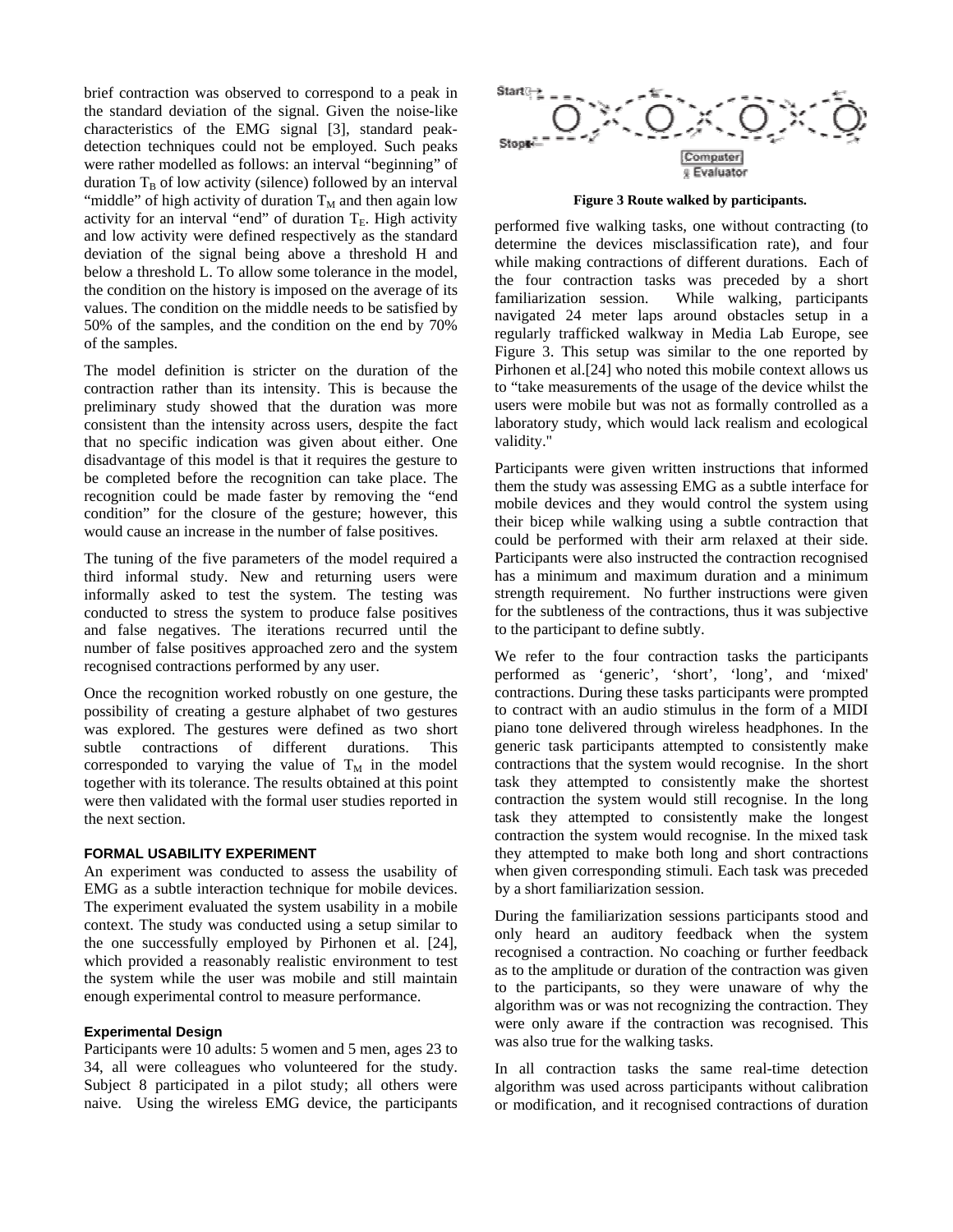

#### **Figure 4 Electrode positions on upper arm. Input is on the bicep, ground is on the outside of the arm, reference is on inside of the arm.**

between 0.3 and 0.8 seconds. If the system detected a muscle contraction participants were given auditory feedback in the form of a MIDI trumpet tone delivered through wireless headphones. No further feedback was given, thus when performing contractions participants were quantitatively unaware of the contraction's duration. This minimal feedback was given to establish if the users could learn to use the feedback without specific training.

Subjective workload was measured with the NASA TLX [11] scales after each walking contraction task to assess demands imposed by the EMG controller and the different contraction types. Workload is important because in a mobile environment users have less attention to spend on the interface and interaction technique because they are monitoring and navigating their surroundings [24], an additional complexity is introduced when the interaction technique uses the same body parts used while mobile. Therefore, an interface and interaction technique with a lower workload will be more successful in a mobile context [24].

For the system setup, the participant's skin was first prepared with an abrasive gel to ensure signal quality. In pilot studies, it was found the pre-gelled electrodes did not require skin abrasion unless users used skin creams or lotions earlier in the day. For consistency, all participants were abraded in this formal study.

After abrasion, disposable, sold-gel, self adhering, Ag/AgCl 9mm disc surface electromyogram (SEMG) electrodes were applied in three positions around the upper arm of the subject's dominant hand such that the input electrode was centred on the bicep brachii, reference was on the inside middle of the upper arm below the bicep, and ground was placed on the middle outside of the upper arm see Figure 4. The electrodes were placed around the upper arm to test the feasibility of embedding them in an

armband. For participants 1, 2, and 4 the reference and ground positions were swapped because the inner reference pressed against their bodies while walking causing deflection artefact.

After the electrodes were applied, the wireless EMG device was mounted to the upper arm with an elastic band between the electrodes and elbow. The wireless EMG device streamed 10 bit values at 80 Hz over serial Bluetooth to a 2 GHz Pentium 4 PC running Windows XP. The BCI2000 software framework [29], running on the PC, was used for signal processing and stimulus presentation. While the contraction detection algorithm was simple enough to run on the device's micro-controller, it was implemented under BCI2000 to allow real-time monitoring of the EMG signal and classification output for the experiment.

## *Tasks*

All subjects participated in all tasks: within-subjects design. The tasks proceeded in order as follows, however, the short and long contraction tasks were performed in counterbalanced order, such that a participant randomly performed short or long first. The tasks in detail are:

# 1. Walking, No Contractions

While wearing the wireless EMG device participants were instructed to walk ten laps at their preferred walking speed.

2. Standing, Familiarization, Generic Contractions

Participants were given the wireless headphones, and told to briefly contract their bicep freely in order to familiarize themselves with the system. The familiarization ended when either the participant was confident interacting with the system or a fifteen minute time limit was reached. If participants could not confidently use the system after the time limit they were verbally given feedback as to why their contractions were not controlling the system. This was only necessary for participants 2, 9, and 10; who were only told once to shorten their contractions, and then they were quickly able to control the system.

3. Walking, Stimulus-Response, Generic Contractions

Subject's walked the obstacle course and attempted to contract when they heard an audio stimulus through the wireless headphones. Participants were randomly presented 15 (SD=5) stimuli.

4. Standing, Familiarization, Short Contractions

Similarly to generic contraction familiarization, participants stood and only heard an auditory feedback when the system recognised the contraction. The system recognised the same contraction duration as in the first two tasks; it was subjectively up to the participant to define the short contraction. Participants were again instructed the system recognised a contraction of certain duration and they should explore the limits of the system. When they were comfortable making the shortest contraction they thought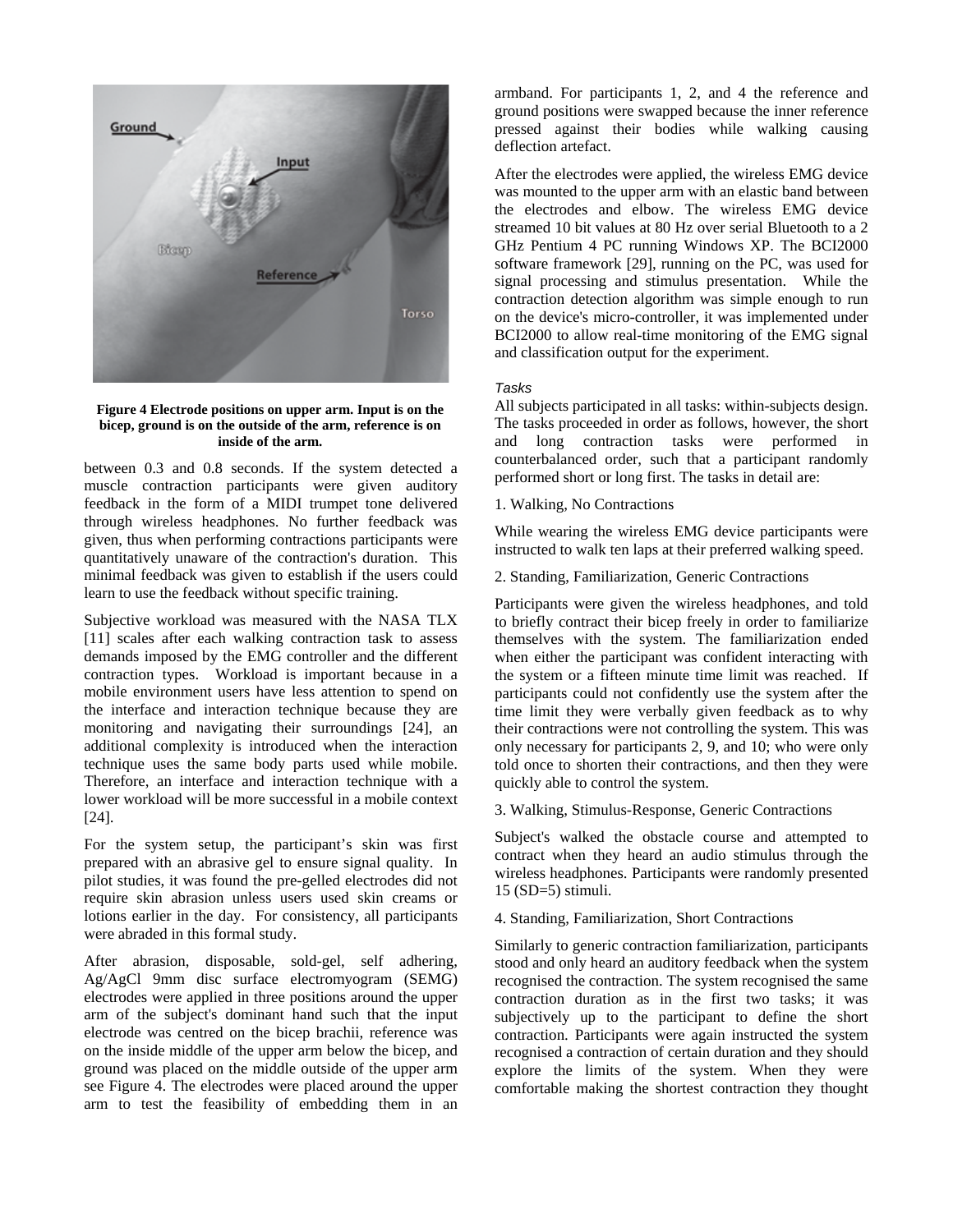the system would still recognise the experiment continued with the next task.

# 5. Walking, Stimulus-Response, Short Contractions

Participants walked the obstacle course again and attempted their short contraction when they heard an audio stimulus through wireless headphones. Participants were randomly presented 15 (SD=5) stimuli.

# 6. Standing, Familiarization, Long Contractions

Participants stood and only heard an auditory feedback when the system recognised the contraction. The system recognised the same contraction as in the previous tasks, it was subjectively up to the participants to define the long contraction. When they were comfortable making the longest contraction they thought the system would still recognise the experiment continued with the next task.

7. Walking, Stimulus-Response, Long Contractions

Participants walked the obstacle course again and attempted their longest contraction when they heard an audio stimulus through the headphones. Participants were randomly presented 14 (SD=3) stimuli.

8. Walking, Stimulus-Response, Mixed Long and Short Contractions

Finally, participants were instructed to walk the obstacle course again and make both short and long contractions when they heard either a high pitched MIDI piano tone (short contraction) or low pitched MIDI piano tone (long contraction) stimulus. Participants were randomly presented 23 (SD=5) total stimuli: 12 (SD=3) short and 11  $(SD=3)$  long.

# **RESULTS**

No false positives were detected while online during the first walking task. In addition, the online recognition rates for the four contraction walking tasks were: generic 96%, short 97%, long 94%, and mixed 87%.

In the first familiarisation task, participants were able to control the system in an average of 3.75 minutes (SD=2.17), excluding the three participants who reached the fifteen minute time limit and required additional feedback. The participants given feedback (2, 9 and 10), all had the same difficulty that their contractions were too long. They were told once to make their contractions shorter and then they were able to control the system in 11.75, 1.78 and 5.48 minutes respectively.

As mentioned in the Design Process, offline analysis was performed on the data from the short and long contraction walking tasks to determine if short and long contractions are separable into two gestures for control. Figure 5 shows the mean and standard deviations for the short and long contraction durations. From the data, a duration boundary of 0.5 seconds was used to create a new recognition algorithm that recognised long and short contractions



**Figure 5 Mean and standard deviation error bars for long and short contraction durations. Closed circles indicate means for short and open circles indicate means for long.** 

separately. As with the original algorithm, only the first recognition was counted, any additional recognition was ignored until the next stimuli. Applying this new short-long detection algorithm to the mixed contraction data resulted in an overall accuracy of 51%, with 55% shorts recognised and 47% longs recognised. The misclassification rate for shorts as longs was 33%, and the misclassification rate for longs as shorts was 11%.

## **DISCUSSION**

Users were able to control the system consistently with only the feedback that a contraction was recognised. The generic contraction's accuracy of 96% indicates EMG can be used successfully as a controller.

The recognition of short and long contractions offline using the mixed data set was fairly low. This may have occurred because the online algorithm recognised a small range of contraction durations; therefore the longs may not have been sufficiently different from the shorts for the participants to accurately produce them. The range of contraction durations was set from pilot studies which indicated most false positives occur from very long muscle contractions, therefore a trade-off between reproducibility of long and short contractions and increased false positives may occur if the range is widened.

It is important to note the durations of the short and long contractions are subjective because the participants were not given feedback to their actual durations. Therefore the participants trained themselves on what they considered were long and short contractions. If the participants were given feedback for their contraction durations, they may learn to consistently make different long and short contractions.

There were no significant differences in the subjective workload tests between contraction tasks (one-way ANOVA  $F_{4,45}=0.39$ , p<0.82). Though not reflected in the workload score, after the experiments some participants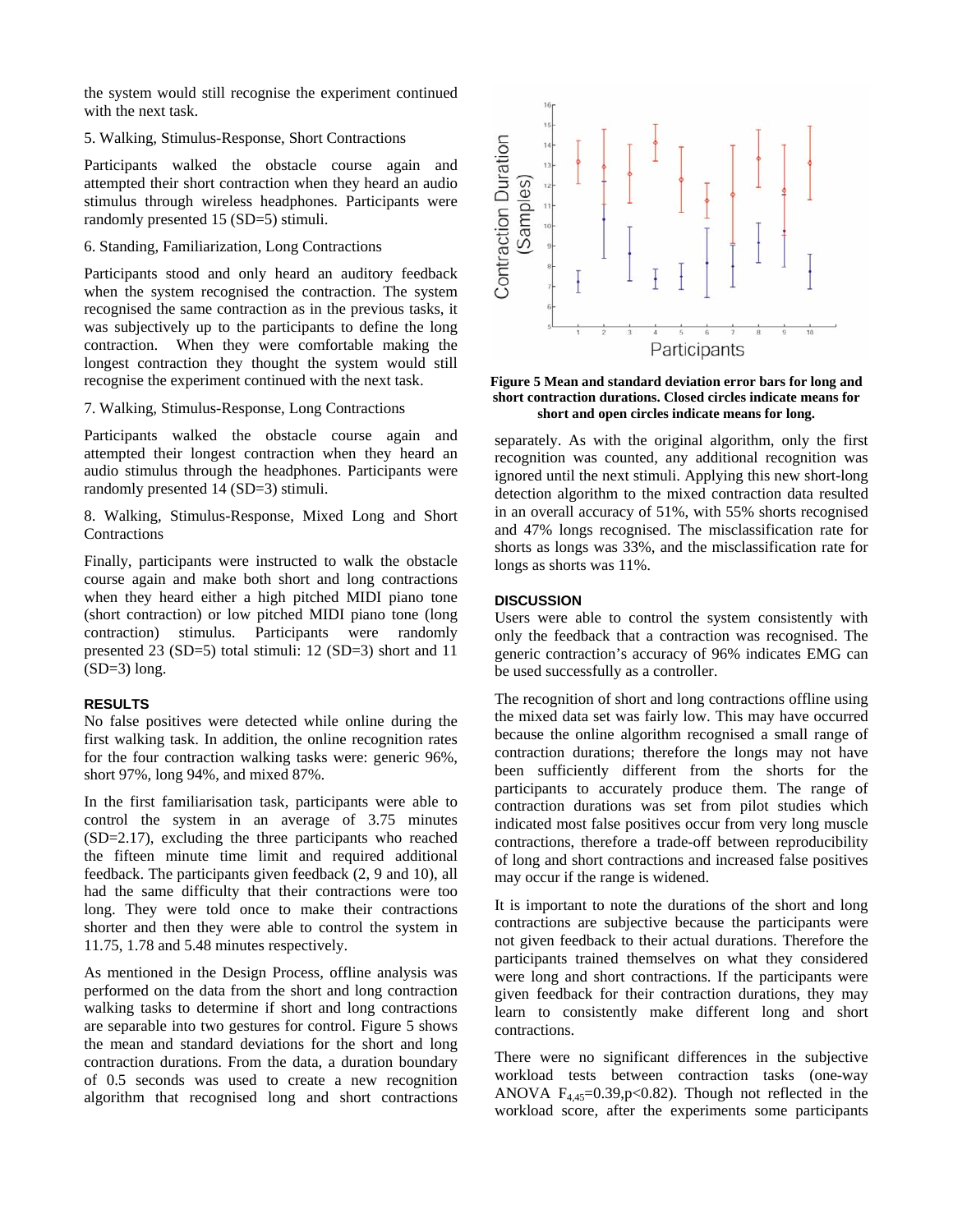stated they felt longs were more difficult than shorts. In addition, we noticed the three participants that required feedback in the first familiarization task became frustrated when they could not make the system recognise their contractions; however, at the end of the experiment they were comfortable using the system.

# **CONCLUSION AND FUTURE WORK**

This paper has shown that an EMG based wearable input device can be effectively employed in a mobile context for subtle and intimate interaction. The system presented is able to reliably recognize a motionless gesture without calibration or training across users with different muscle volumes.

During the experiment we observed that the participants performed the gesture subtly and inconspicuously, which indicates motionless EMG gestures can be utilized as a socially acceptable alternative for mobile device interaction. As proposed, in combination with eyeglass displays and/or audio output, an EMG controller forms a closed loop "hands free" system that is advantageous in situations where the principal task occupies the hands or environments where obtrusive interaction techniques would be annoying to surrounding people.

Further user studies should test the system in more complex "real world" scenarios, such as lifting objects or interacting socially, and have viewers rate the subtlety from the social perspective. The simplicity of the gesture recognition algorithm illustrates that it is possible to obtain interesting results even without calibration. Further development should include the use of more advanced analysis techniques, such as autoregressive modelling, which has been reported to be successful in some EMG literature [14].

We are working on expanding the EMG gesture alphabet for increased levels of control. While, further work on the signal processing may make it possible to recognize multiple subtle gestures from a single muscle, it appears more practical to define a more extended interface using different controllers on various muscles (e.g. on both arms).

In general, this studied showed EMG based input devices can be effectively used to design mobile interfaces that are subtle and intimate.

## **ACKNOWLEDGMENTS**

The authors would like to acknowledge Alberto Perdomo and Juanjo Andres Prado in our group for hardware design and support. Our thanks also go to the MINDGAMES group for extra support with hardware.

Thanks to Ian Oakley, Media Lab Europe, for the invaluable suggestions and Justen Hide at the University of York for the constructive comments.

## **REFERENCES**

1. Ängeslevä, J., O'Modhrain, S., Oakley, I., Hughes, S. Body Mnemonics. Proc. Physical Interaction (PI03) –

*Workshop on Real World User Interfaces, a workshop at the Mobile HCI Conference 2003*.

- 2. Barreto, A., Scargle, S., Adjouadi, M. Hands-off human-computer interfaces for individuals with severe motor disabilities. *Proc. HCI International 1999*, 970- 974.
- 3. De Luca, C.J. Physiology and Mathematics of Myoelectric Signals. *IEEE Transactions on Biomedical Engineering*, Vol. BME-26, No.6, June 1979.
- 4. De Luca, C.J. Surface Electromyography: Detection and Recording. Whitepaper, DelSys Inc., 2002. http://www.delsys.com/library/papers/SEMGintro.pdf
- 5. DeVaul, R., Sung, M., Gips, J., Pentland, A. MIThril 2003: Applications and Architecture. *Proc the 7th IEEE International Symposium on Wearable Computers*, 2003.
- 6. Dubost, G., Tanaka, A. A Wireless, Networked-based Biosensor Interface for Music. *Proc. International Computer Music Conference*, 2002.
- 7. Fistre, J., Tanaka, A. Real Time EMG Gesture Recognition for Consumer Electronics Device Control. *Presented at Sony CSL Paris Open House 10/2002*, http://www.csl.sony.fr/~atau/gesture/.
- 8. Fitzmaurice. G., Ishii, H., and Buxton, W. A. S. Laying the Foundations for Graspable User Interfaces. *Proceedings of CHI'95*, pp 422-449.
- 9. Geelhoed, E., Falahee, M., Latham, K. Safety and Comfort of Eyeglass Displays. *Proc. of the 2nd international symposium on Handheld and Ubiquitous Computing*, 2000, p.236-247.
- 10.Harrison, B.L., Fishkin, K.P., Gujar, A., Mochon, C., and Want, R. Squeeze me, hold me, tilt me! An exploration of manipulative user interfaces. *Proc CHI 1998*, ACM Press (1998).
- 11.Hart, S. G., Wickens C. Workload Assesment and Prediction. In Booher, H.R., ed. MANPRINT, an approach to system integration, Van Nostrand Reinhold, New York, 1990, pp 182-188.
- 12.Headon, R., Coulouris, G. Supporting Gestural Input for Users on the Move. *Proc IEE Eurowearable '03*, pp 107-112.
- 13.Healy, J., Picard, R. Digital Processing of Affective Signals. *Proc. ICASSP* (1998).
- 14.Hefftner, G., Zucchini, W., Jaros, G.G. The Electromyogram (EMG) as a Control Signal for Functional Neuromuscular Stimulation-Part I: Autoregressive Modeling as a Means of EMG Signature Discrimination. *IEEE Trans. Biomed. Eng*., vol. 35, pp. 230-236, April 1988.
- 15.Hinckley, K., Pierce, J., Sinclair, M., Horvitz, E. Sensing techniques for mobile interaction. *Proc UIST 2000*, ACM Press (2000).